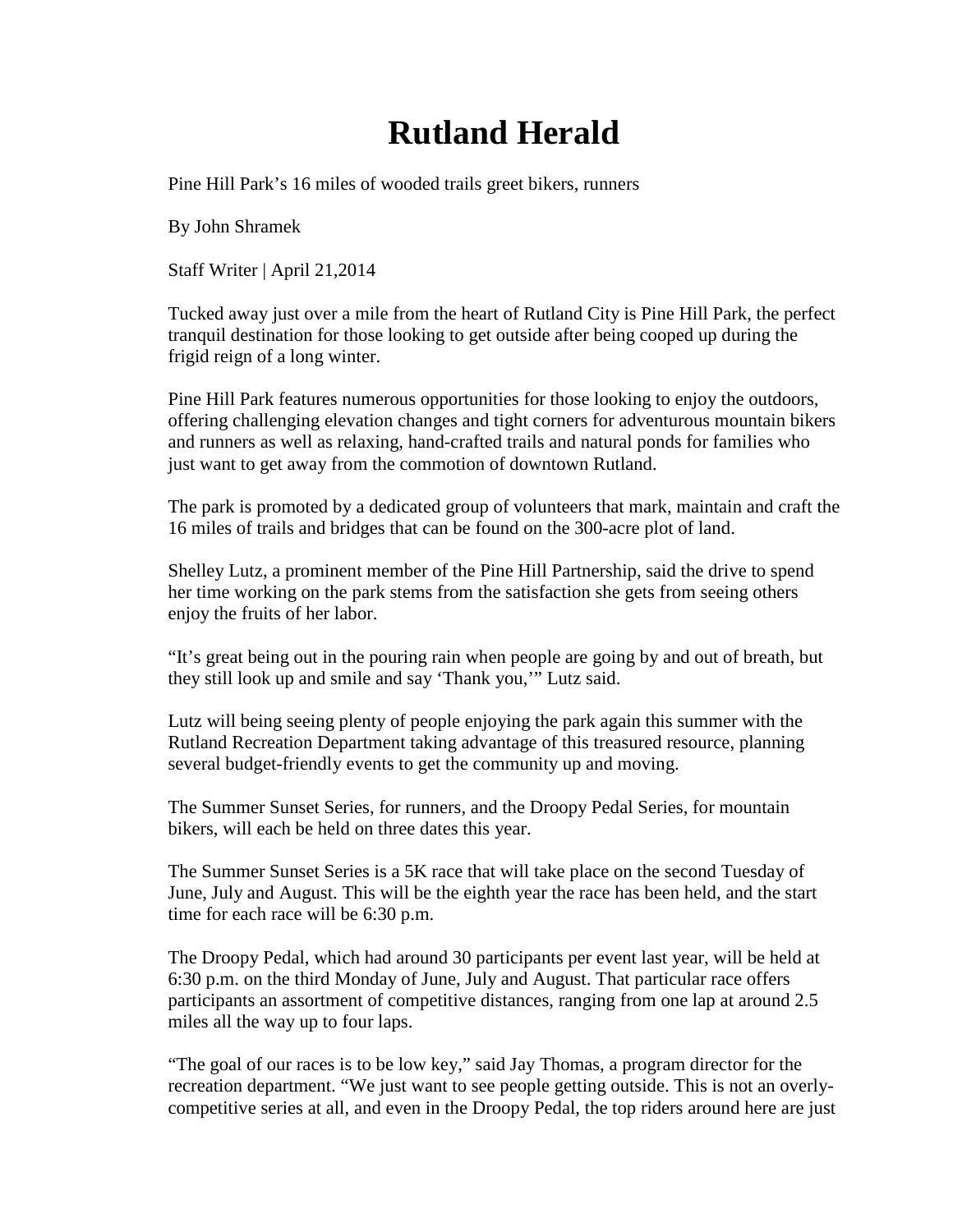out there having fun with it."

The ninth annual 10K Leaf Chase will also be held at Pine Hill in the middle of October.

The cost for participation in these events is \$5, but because the events are being sponsored by Rutland Regional Medical Center, the fee will be waved for kids under the age of 18.

Tim Vile, a frequent participant of the Summer Sunset race and a dedicated volunteer, believes the park and the events held at it are meaningful.

"It's such a valuable gem for Rutland," Vile said. "It's great to see people coming to this area to use this park. That's what it is all about."

Lutz agreed with Vile, saying that Pine Hill has become a destination for tourists.

"It blows the minds of people to have this great resource in Rutland," Lutz said. "People have moved to this area just for this resource."

Riding a trail of confidence on a bicycle

By [Tom Haley](mailto:tom.haley@rutlandherald.com) Staff Writer | April 21,2014

Those taking the five classes in the Women's Mountain Bike Clinic from Shelley Lutz will learn how to climb, descend, balance and brake.

More importantly, self-confidence comes as part of the package.

The first of the five classes at Pine Hill Park starts on May 1 for the clinic that runs through May 29.

That first session will pretty much be limited to the parking lot as skills are stressed that get the beginner and advanced beginner ready for the trails running through the woods of Pine Hill Park.

This will be the fourth year Lutz has held the clinic at Pine Hill and each time 15 to 18 riders have taken advantage of the opportunity.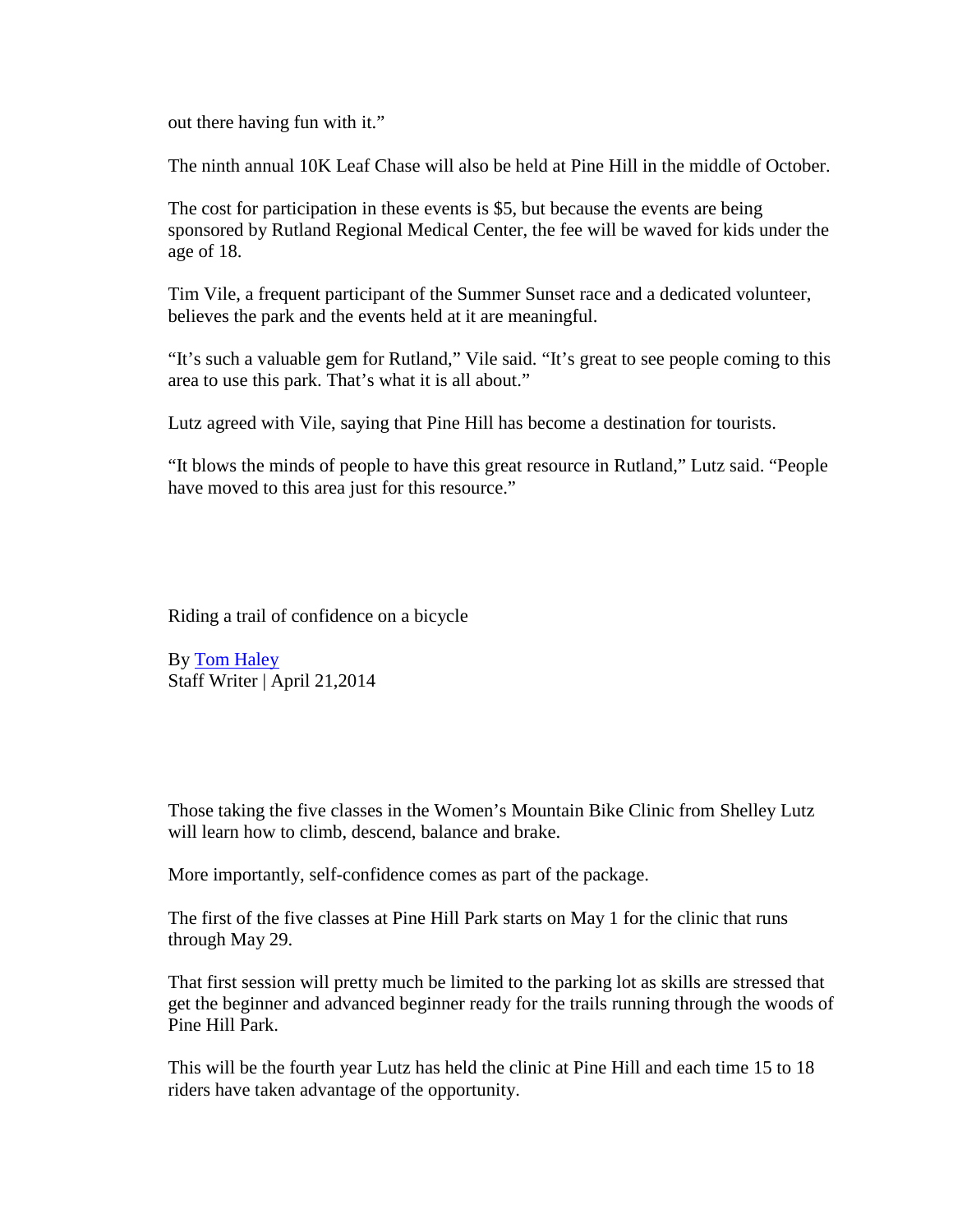Many want to be able to ride with their kids. Others know how to ride a little bit and want to learn the network of trails at Pine Hill.

Pine Hill Park is special to Lutz. She has put a lot into the facility as one of the volunteers helping to lay out the trail system and groom the trails into a treasure that has become a source of pride for Rutland.

It is a gem for hiking and Lutz says it is especially suited for mountain biking.

"It has got something of everything," she said. "It has got some technical trails and it has got some climbing, although maybe not as much climbing as in some places."

A real reward for Lutz comes later in the summer when she encounters a couple of women who became friends through taking the course and are sharing their joy of the sport with one another while traversing the Pine Hill trails.

It also gives someone interested in fitness and recreation a different means to enjoy the outdoors.

"Most everyone is coming from another sport," Lutz said.

The appeal of taking a course with only other women is the way in which they interact with each other, Lutz said.

"Women are very supportive of one another regardless of what the skill level is. Everyone will help the not-so-good rider. That is huge," Lutz said.

And through the five weeks, she sees the women grow as people.

"You will see them develop so much self-confidence. It's pretty cool," Lutz said.

Some of the riders might decide they would rather keep their bike on the road, but Lutz said "about three-quarters of them will stay mountain biking to a certain degree."

And those who want to continue will soon have an addition to this treasure of Pine Hill Park. This season an extension of the venue will become available.

The grand opening of the carriage trail from Pine Hill Park to Proctor will be on May 17. This will offer a great new adventure for hikes and mountain bikers. The rider will be able to travel all the way from Pine Hill Park to the skating rink in Proctor.

"It's been seven years in the process," Lutz said.

There will be a ribbon cutting at Pine Hill Park and another at the rink in Proctor complete with a barbecue. Those who wish to bike or hike will have transportation